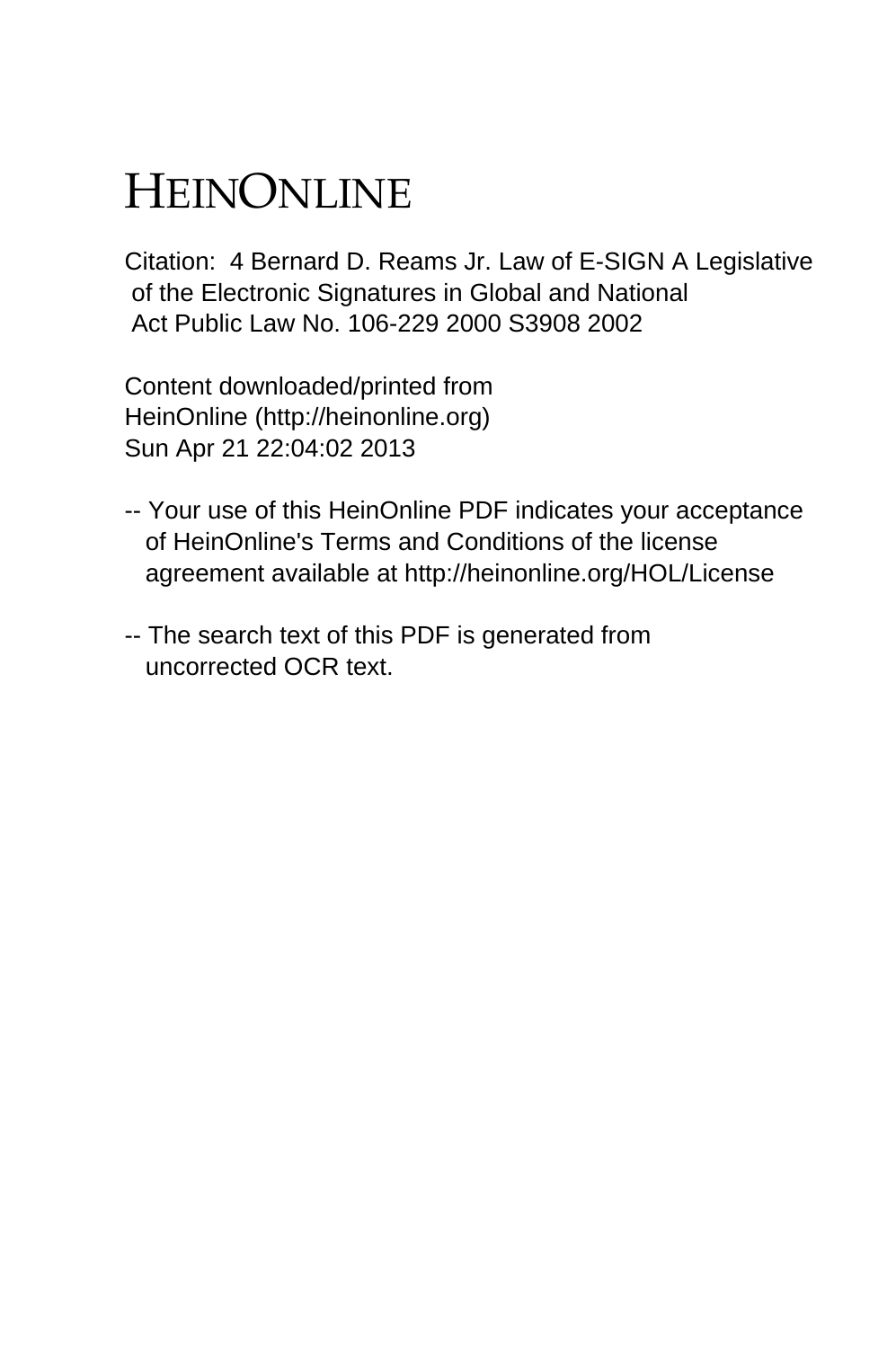that is a hatchery fish. They **are** kill**ing** them so they will **not** spawn be-cause they say that hatchery stock **af-**fects the ethnic purity of the wild stocks.

The real secret about hatchery fish is<br>that their eggs come from wild fish that their eggs come from wild fish<br>But, nevertheless, we have so many<br>then now, apparently, that we have the<br>low-tower by can spawn. By the way, t recovery program are treated the same **as** wild fish. But in spite of all this, we're told in the Pacific Northwest that we have **to** take out our dams. We have to take them out in order to have a normative river.<br>What do we hear from the adminis-

tration? We hear on the one hand that Fish and Wildlife has concluded the dams have to come out. The National Marine Fisheries Service says we need to study dam breaching for at least **<sup>10</sup>** years because we do not have a good answer yet. And, by the way, the studites they have been producing are all predicated on data from **1980** to the current date. However. if you look at data dating back to **1960,** which is available, **you** do not come up with extinction modeling. But federal agencies just picked the years that had the worst ocean conditions to argue that the salmon **are** going to become extinct unless we tear out our dams. I want the fish but I don't want the people to be suckers. I think we are being set up to **be** that.

I would like to know, also from Mr. GORE, why it is that the Corps of Engi-neers was about to issue their **re-**ommendation, which was don't take the dams out, and they were ordered by<br>the White House not to make that recthe White House not to make that recommendation? Why over the point of make that the<br>that adds up to the contended in the state of the state in the state in<br>state to make state of the state of the state of the basis upon w

harges and put it on a truck, do you<br>know how many trucks it takes to replace those barges per day? It takes **2.000** semi trucks a day. You say you care about the environment? Are you exame word that kind of fuel, burn up<br>those kinds of miles, cause that kind of<br>the city of Seattle? Not on my watch<br>you will not.<br>What else does tearing out the dams<br>what else does tearing out the dams

mean? It means a **loss** of about **\$130** million in property values to farmers.<br>What does that mean to property<br>taxes? School support? Roads? All<br>those things are injeopardy if you take<br>those dams down. Dam breaching takes **37.000** acres of wheat out of produetion. What happens to **those** families? Their two years, **and** bars certain reengined land goes back to sagebrush. aircraft with **low** by-pass ratios from

Formation and the rights are magnitude and the rights and the rights than that when you look at the rights alternational noise standards. The you lose longshoremen in Portland and Thankfully, in March, the U.S. filed the m It could use the mean and the interval to as the sole, intermediated and the dentry Federal assets that will be interval destroy Federal assets that will be in this body.<br>The mean and the set of the sole international stan

magavatics of clean hydroelectric noise standards. Indeed, the U.S. is<br>megawar. That is the amount it takes to working with ICAO on this endeavor as<br>run the city of Seattle every day. We we speak. The key question becomes, and the city of octatal every day. We are opened the they question occuments if of projected energy shortages? **Not** on the **EU** has demonstrated that the old

or precede energy snortages? Not. on<br>
So I say with the Senator from Wash-<br>
ington: No, not on our watch.<br>
I say to my fellow citizens in Oregon,<br>
this is the most important question,<br>
you can ask Al Gore. Governor Bush<br>
h has answered in the boundary of the detection of protection of the detection of the detection of the ICAO process be upheld.<br>Pacific Northwest? One of your agencies we don't<br>Pacific Northwest? One of your agencies says do

electric power. Thero are many things corned about an emerging issue that we can do to save fish short of the **de-** has important implications for our **na**solution of this student of the ellite imaging industry. Soon the published and Oregonians will live in a dirtier pictual law access to high resolution and Oregonians will live in a dirtier pictures able to show objects as

For the International Civil Aviation Organiza- by a private company selling commer-<br>tion, ICAO, is a specialized agency of cial satellite images. The wide avail-<br>the U.N. that has been tasked for more ability of these pict than **50** years with the safe and orderly or country that can afford to buy them growth of international civil aviation. has the potential to both help or hinder Based in Montreal. this **185** countries our security. strong organization develops inter- Initially satellites were used during **atrong** organization develops inter-<br>national standards on such critical issues **as** noise. emissions, **and** air wer- These classified images were only

I am saddened to report that, has crymans began to acheite home safe<br>week, the European Union dealt a se- ellite pictures about thirty years ago The integral of the integrity and future integrity and future when the government satellite, the government satellite,  $\frac{1}{2}$  and future viability of this critical organization. Landsat, began to sell photos to the viability of this critical organization. Eansact, began to sell photos to en-<br>I, of course, am speaking of the EU's public for agricultural planning pu implementation of the so-called poses. The first commercial satellite implementation. This regulation launch did not occur until 1986, when<br>hans hushkitted aircraft from being France, Sweden and Belgium jointly<br>registered in Europe, prohibits such launched SPOT1.<br>aircraft that are not Europe itiestician in Europe, pointing and *interest that are* not European reg-<br>direction flying in Europe within has evolved considerably since<br>itered from flying in Europe within has evolved considerably since

It takes at least **5,370** direct jobs **in** European airspace. The regulation was Portland. I actually think it **is** higher implemented despite the fact that the

What else do you lose? You lose **3,033** tblish new, more stringent, Stage 4 on pugatities on the measure of the set of the set of the set of the So I say with the Sends of the So I say with the So I say with the So I wants Stage 4, it must begin by singern: No, not on our watch. Even is a set of t

It. And Goke is relusing to allower the<br>question. Mr. AKAKA. Mr. President, as Rank-<br>We can have our fish and we can have ing Member of the Subcommittee on we can have our fish and we can have ing Member of the Subcommittee on<br>our power. There are many things we International Security, Proliferation<br>can do, short of destroying our energy and Federal Services of the Govern-<br>in cerned about an emerging issue that<br>has important implications for our na-<br>tional security: the commercial sat-<br>ellite imaging industry. Soon the pub-<br>lic will have access to high resolution

place. I do not want their use.<br>
I ask the Vice President, respect-<br>
The rapid evolution of satellite tech-<br>
fully, to answer the question. What is nology has suddenly made the "eye in<br>
your policy on dam breaching?<br>
forei dividual, Secret sites are suddenly no EUROPEAN UNION HUSHKIT dividual. Secret sites are suddenly no<br>EUROPEAN UNION HUSHKIT longer secret. Photos of Area 51. a top-EGUN FREGULATION<br>secret military installation in the secret military installation located in<br>Mr. INHOFE. Mr. President, the Nevada, were recently made available

thiness. available to the government. However, I am saddened to report that. last civilians began to benefit from sat-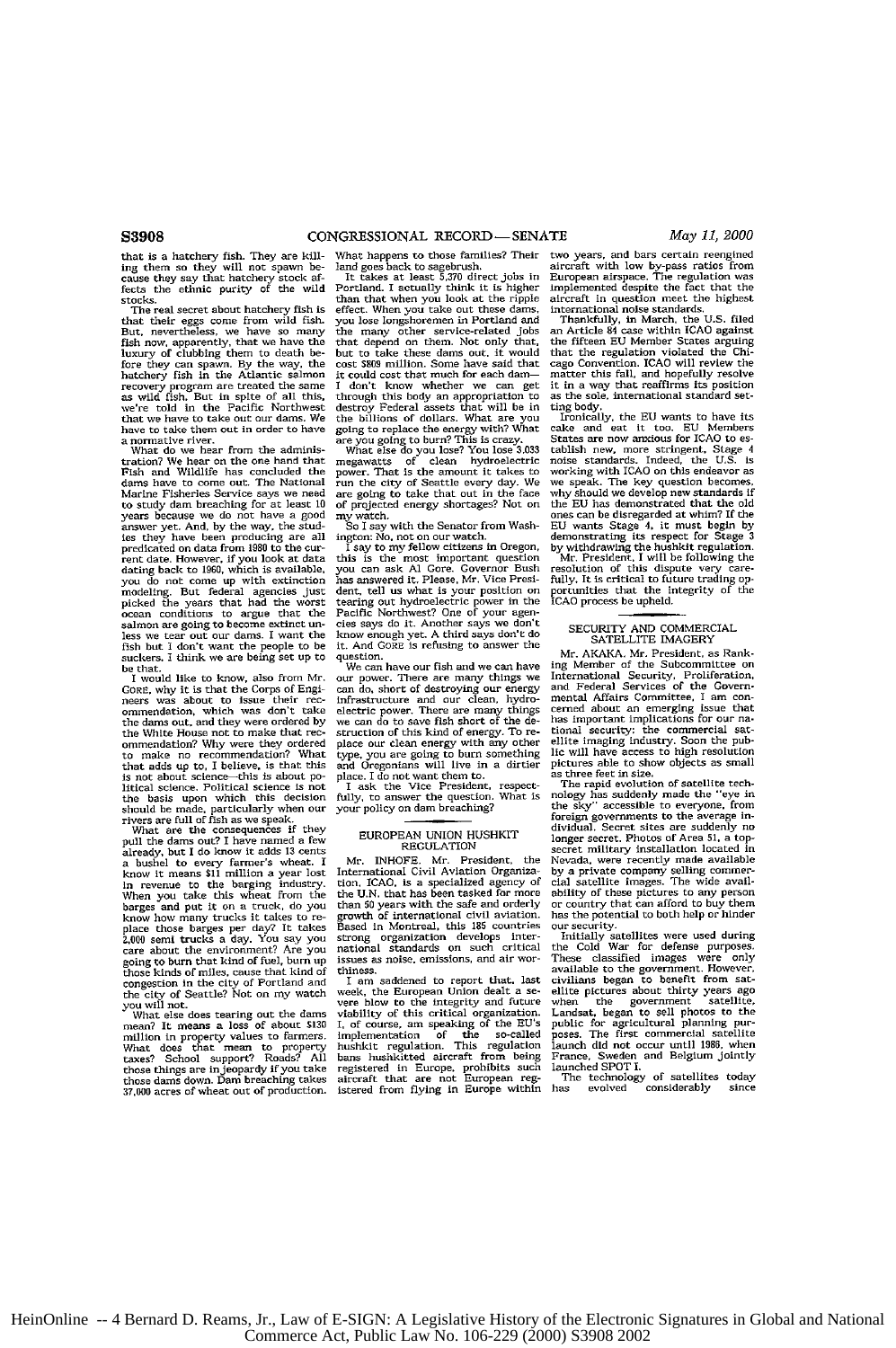Landsat, in 1972, began providing Sensing Program is based at the Sten-<br>photos to the public. Those pictures nis Space-Center in Mississippi.<br>could only render images of objects - But it is clear that as this competi-

year a private company called Space<br>Imaging made history by distributing<br>the first high-resolution satellite im-<br>ages of a North Korean ballistic missile<br> $\frac{1}{2}$  and  $\frac{1}{2}$  and  $\frac{1}{2}$  and  $\frac{1}{2}$  and  $\frac{1}{2}$  an site. Their photos had a one-meter res-<br>national discussion on issues of na-<br>olution, providing the public a detailed tional and international security. It is<br>look at the missile facilities of this true that having access North Korean trucks could be seen. **US.** to monitor more areas around the

Decision Directive 23 which permitted curity threats. It will mean private<br>the Commerce Department to license non-governmental organizations, such<br>12 U.S. companies to operate remote- as the one which commissioned the pic In Commerce Department to incense non-governmental organizations, such the pictomagnizations, such space Imaging and tures of North Korea, will be watching Aertal Images, the company which the world too, and issuing their Aerial Images, the company which the world too, and issuing their Intel- took the Area **51** pictures, may be the **llgence** bulletins. first two of these companies to get a This may result in confusing intersatellite aloft, **but** there are **more** to prerations. Countries could take **ad**come. At least two other **U.S.** compa- vantage of the fact that they may be

photo purchases are few. Imaging com- could attempt to blackmail the interpantes do not have to identify either national community by staging what their customers or their pictures. An appears to be a more robust nuclear a amendment to the 1997 Defense Author-program or preparations for a missile<br>tzation Act prohibits U.S. companies test for the benefit of the threatening<br>from selling satellite images of Israel images that this would produce The set of the set of the set of the set of the set of the set of the set of the set of the set of the set of the set of the set of the set of the set of the set of the set of the set of the set of the set of the set of th terrorist state or any regime under guise their advanced defense capabili-<br>U.S. or international sanctions is also ties so that the images captured and<br>prohibited. Aside from these restric- released to the media actually r prohibited. Aside from these restric- released to the media actually rein- tions, there are virtually no limita- force a rogue nation's efforts to cr-tions on any satellite or any sale of cumvet international law. exactlific pictures. And even these re-<br>statellity calls to mind the picture of the Nodong are going to be harder to tures taken last January of the Nodong<br>maintain as competition increases missile launch site in North Kor

pensive, limited in coverage but not making the North Korean facilities apentive, limited in coverage but not making the North Korean facilities apenting. But the person per pering govern- pear primitive and untireatening. can now place their orders. In a com-<br>tember 1999 National Intelligence Esti-<br>petitive market with more countries mate which believes North Korea to be<br>offering this service, there will be com- the country most likely to d can now piace their orests. In a com-<br>
termore issue valid methigence assumed in perfecting this service, the<br>result becom- the country most littlely to develope perfection to provide more precise pic- ICBMs capable of thr

be secret to our pose to our predictions of Area 51, for example, were country? I think not. provided by a Russian launched sat- Similarly, in March of this year, sat- elite photos of Pakistan's nuclear fa- plus and provid Fullite. India is also beginning a pro-ellite photos of Pakistan's nuclear fa-<br>gram to launch high-resolution imag-ellity and missile garrison were taken<br>ing satellites and Israel is planning to by a commercial satellite a American restrictions on satellite im- zation. These images have sparked a ages of Israel only apply to American public policy debate over **their** intersatellites. Soon commercial satellites pretation and international security<br>will also be using radar imaging—and implications. The organization that<br>thus will no longer be limited by the purchased these photos insists that ical characteristics. The United States weapons program. However. a possible government has long been part of the misinterpretation of this data could action. NASA's Commercial Remote easily incite a flare-up of the already

maxes the public. Those pictures in Space Center in Mississippi.<br>
2011 on the future industry grows in the future, we<br>
larger than 250 feet across. We industry grows in the future, we<br>
This all changed when earlier this sh the first high-resolution satellite im-<br>Many have applauded the growth of<br>this industry as a means of keeping the<br>public well-informed and expanding the<br>national discussion on issues of na-<br>tional and international securit The industry for commercial sat-world, to identify violations of inter-<br>eilites is growing steadily. In 1994 national agreements, detect human<br>President Clinton issued Presidential rights abuses and watch for possible se-

because the monitored by one of these satellites.<br>
year and several foreign companies Knowing that they are being photo-<br>
have similar plans.<br>
Eggal restrictions surrounding these images may be made public, states

I mentioned earlier, those pictures de-<br>picted a crude missile site and a launch States. Picted a crude missile launch state in North Korea. As<br>maintain as comparison using a main contrast of the method earlier, those picters de-<br>United States.<br>The images are  $\alpha$ - pad that cuts through a rice paddy,<br>p main according to maintain in such a site is as unthreatening as it appears. The restrictions the U.S. now imposes believes that the North Korean missile free market. What was secret once, will should we let down our guard

volatile relationship between Pakistan and India.<br>We cannot make assumptions about

what these pictures mean when con- structing our national security policy, Our eyes can deceive us. Photo interpretation is going to open up a new<br>area of commercial employment for<br>former government analysts. This<br>satellite industry can offer a many<br>satellite industry can offer us many<br>military and civilian benefits. It can be<br>an i make many of our national security decisions in the future. But we must also be wary about jumping to conclusions from what we see. A single pic-<br>sions from what we see. A single pic-<br>ture may mot be worth a thousand<br>words. We must contemplate the use of<br>these commercial satellites carefully<br>a

national security. Just as Global Positioning System **(CPS)** navigation devices are **now** widely accessible, we could have a situation in which an enemy uses **GPS** to attack an American target identified by com-mercial satellite imaging. Recently. the White **House** announced the United States would stop its intentional degradation of the GPS signals available to the public, giving the public access<br>to the public, giving the public accesses<br>to the public, giving the public accesses<br>to the precise location **\$500** million in PY20I1 to sustain and

modernize the GPS program. Much all<br>modernize the GPS program. Much all<br>space launches came from the military.<br>This is a strange new world. We need<br>to gain a greater understanding of the<br>implications of this technology mod export controls over computer<br>encryption became impossible to sus-<br>tial to be a major asset to the arms<br>cantrol, human rights, and environ-<br>control, human rights, and environ-<br>mental communities. We are wit-<br>messing the bi begin to examine American security in<br>the 21st century,

142ND ANNIVERSARY OF THE **AD-**MISSION *OF* THE STATE OF MIN- **NESOTA** INTO THE UNITED STATES *OF* AMERICA

\* Mr. GRAMS. Mr. President, the State of Minnesota has truly been blessed with a wide array of remarkable gifts. **Pew** places on Earth can boast such diversity amongst its abundant natural resources, prosperous in-dustries, and exceptional people. Today marks the 142nd anniversary of Minnesota's admission as the thirty-second state **of** the Uion. and I want to take this opportunity to reflect on a few of the things that make my state special. This is a difficult speech to make in such a short amount of time, as I am<br>sure I could break Senator THURMOND's twenty-four hour **and** eighteen minute

**83909**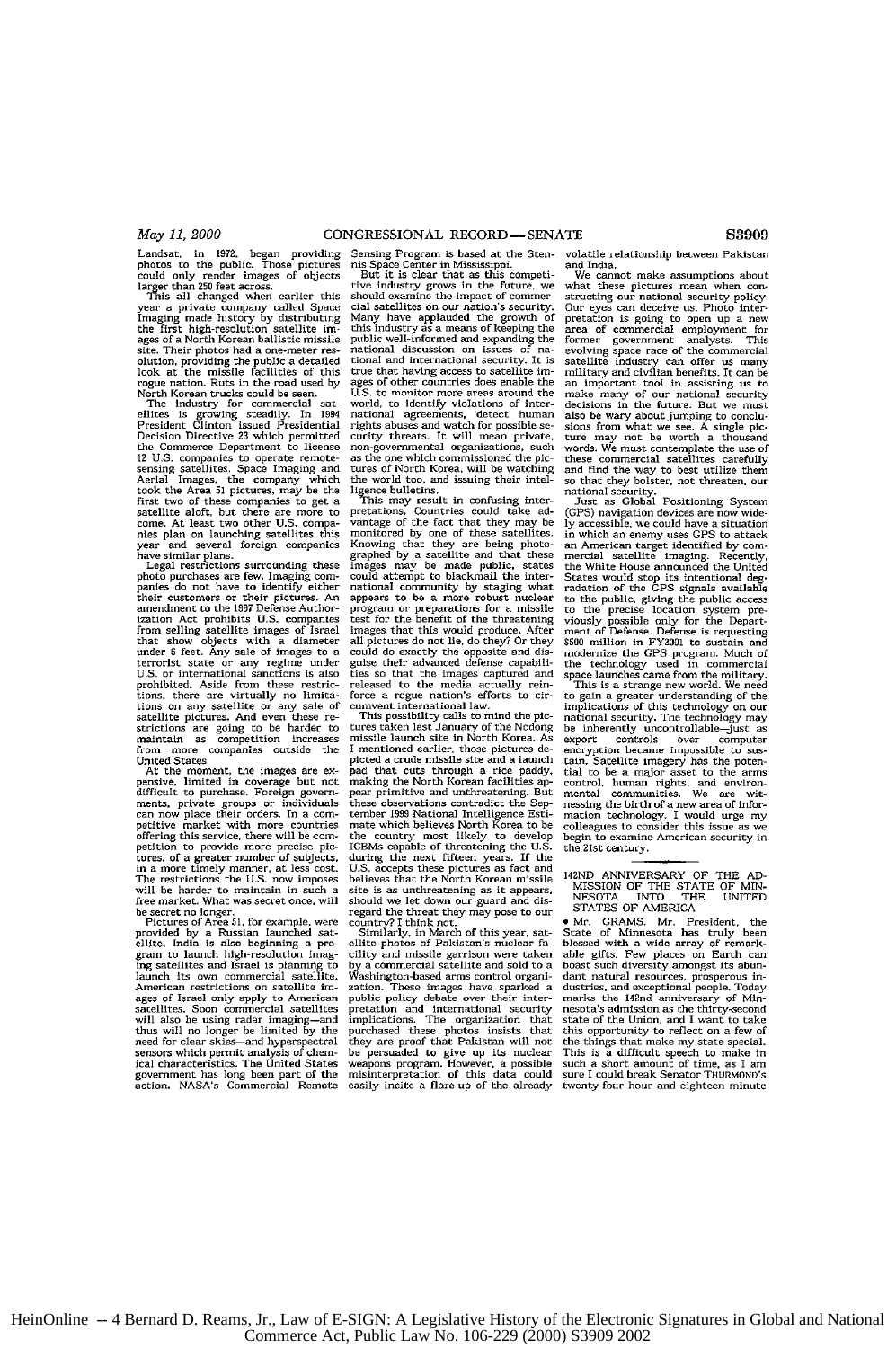HeinOnline -- 4 Bernard D. Reams, Jr., Law of E-SIGN: A Legislative History of the Electronic Signatures in Global and National Commerce Act, Public Law No. 106-229 (2000) S3910 2002